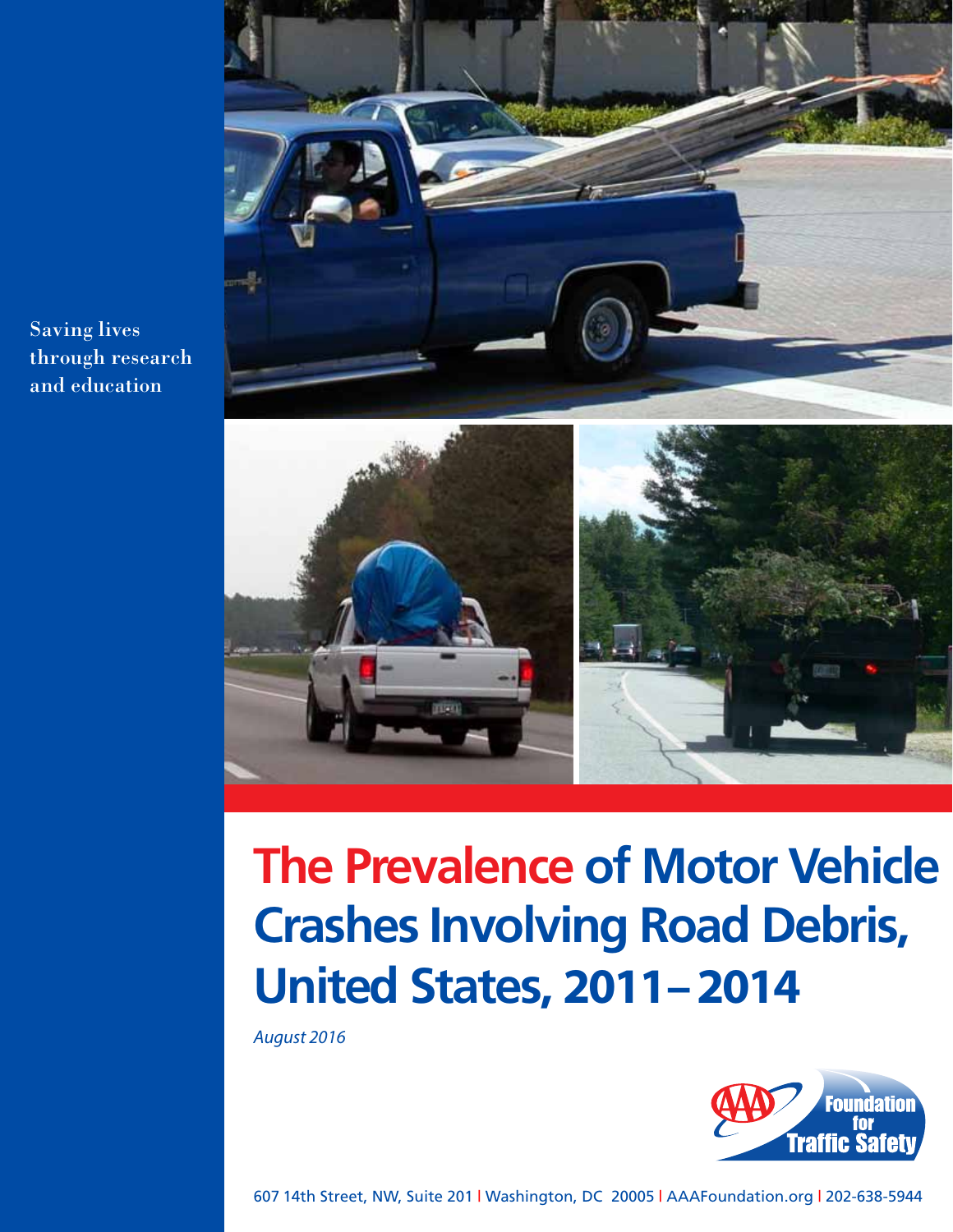#### **Title**

The Prevalence of Motor Vehicle Crashes Involving Road Debris, United States, 2011-2014. *(August 2016)*

#### **Author**

Brian C. Tefft Senior Research Associate AAA Foundation for Traffic Safety

#### **About the Sponsor**

AAA Foundation for Traffic Safety 607 14th Street, NW, Suite 201 Washington, DC 20005 202-638-5944 www.aaafoundation.org

Founded in 1947, the AAA Foundation in Washington, D.C. is a not-for-profit, publicly supported charitable research and education organization dedicated to saving lives by preventing traffic crashes and reducing injuries when crashes occur. Funding for this report was provided by voluntary contributions from AAA/CAA and their affiliated motor clubs, from individual members, from AAA-affiliated insurance companies, as well as from other organizations or sources.

This publication is distributed by the AAA Foundation for Traffic Safety at no charge, as a public service. It may not be resold or used for commercial purposes without the explicit permission of the Foundation. It may, however, be copied in whole or in part and distributed for free via any medium, provided the AAA Foundation is given appropriate credit as the source of the material. The AAA Foundation for Traffic Safety assumes no liability for the use or misuse of any information, opinions, findings, conclusions, or recommendations contained in this report.

If trade or manufacturer's names are mentioned, it is only because they are considered essential to the object of this report and their mention should not be construed as an endorsement. The AAA Foundation for Traffic Safety does not endorse products or manufacturers.

©2016, AAA Foundation for Traffic Safety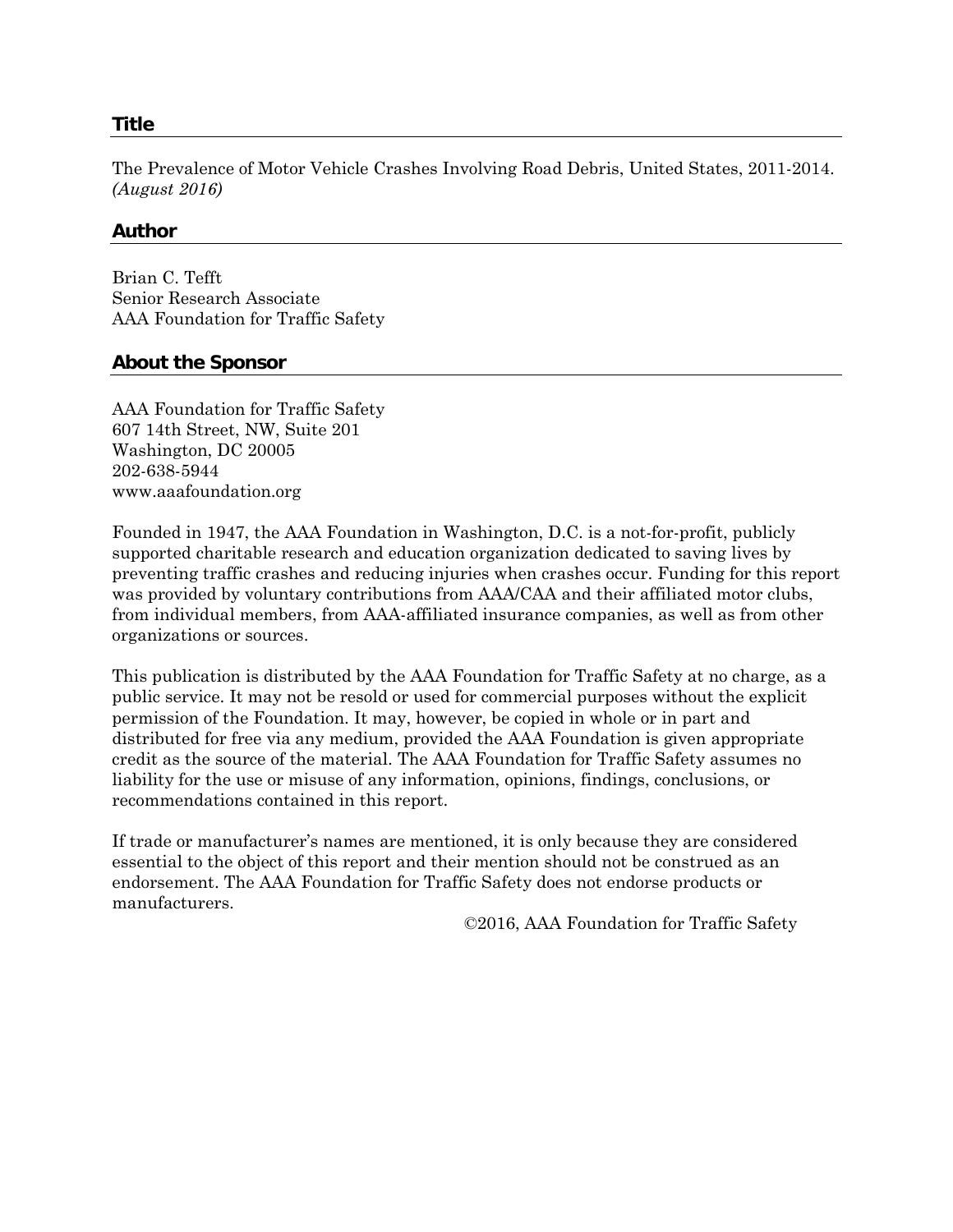## **Abstract**

Previous research by the AAA Foundation for Traffic Safety found that debris deposited on the roadway by motor vehicles contributed to an estimated 25,000 crashes which resulted in 81-90 deaths in the year 2001 (Forbes & Robinson, 2004). The purpose of this study was to update the previous study with the most recent data available.

This study examined three publicly-available sources of data on motor vehicle crashes in the United States to estimate the number of crashes that involved debris on the roadway. Debris-related crashes were defined as crashes in which a vehicle struck or was struck by an object that fell or became detached from another vehicle, struck a non-fixed object on the roadway, or crashed after swerving to avoid an object on the roadway. Crashes that involved live animals, trees falling onto vehicles, debris associated with a recent previous crash, construction-related debris in work zones, or debris outside of the travel lane were not counted as debris-related crashes.

Results suggest that road debris was a factor in an estimated average of 50,658 policereported crashes (95% Confidence Interval: 42,066 – 59,250) which resulted in 9,805 injuries  $(7.714 - 11.896)$  and  $125$  deaths  $(104 - 144)$  annually in the United States over years  $2011 - 2014$ .

Compared with crashes that did not involve debris, debris-related crashes were approximately 4 times as likely to occur on Interstate highways. Compared with all drivers involved in crashes, drivers who struck or were struck by debris were approximately 20% more likely to be men.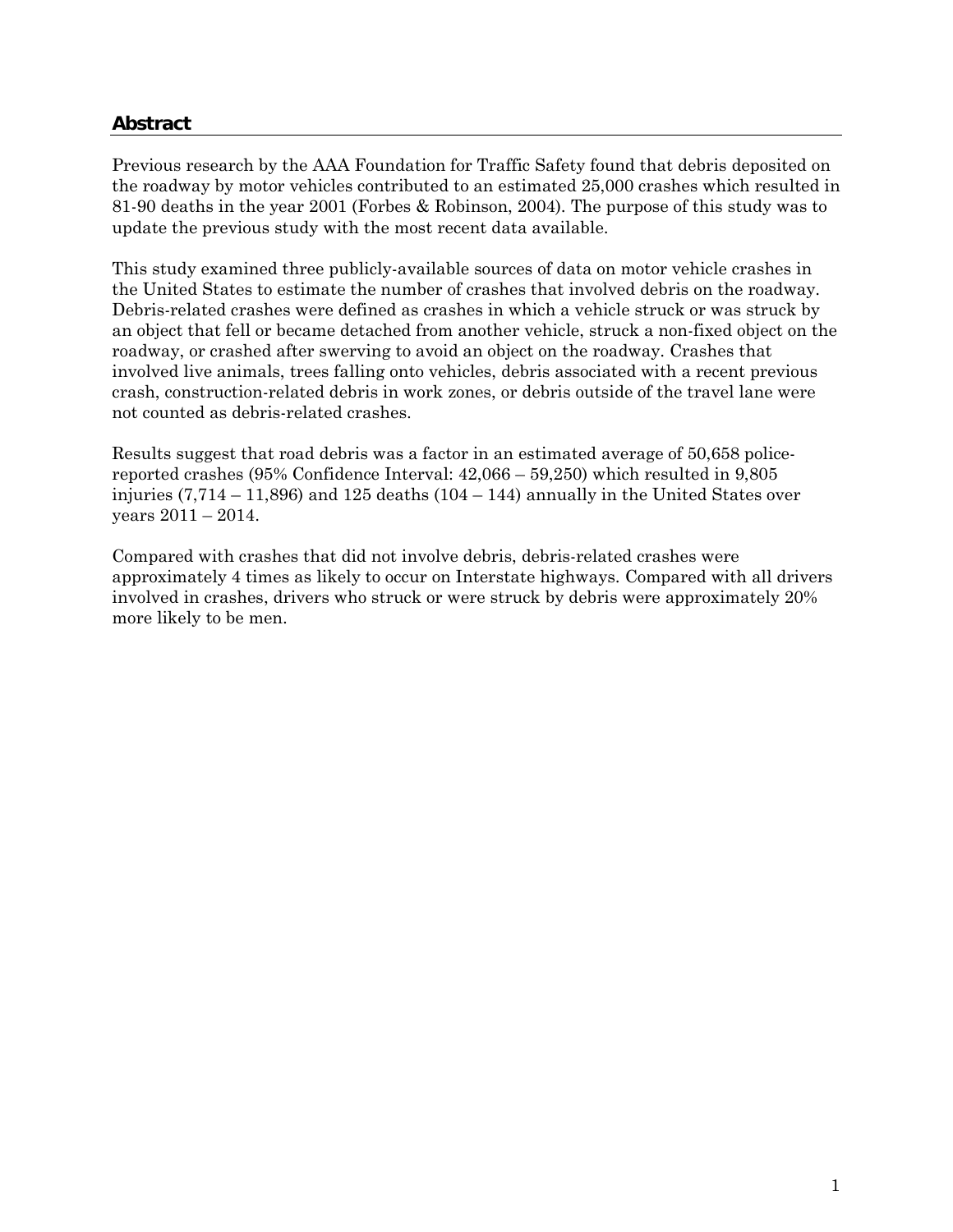## **Methods**

### Data

Data analyzed in this study were obtained from the National Highway Traffic Safety Administration (NHTSA) National Automotive Sampling System Crashworthiness Data System (NASS CDS, 2015), General Estimates System (GES, 2015) and Fatality Analysis Reporting System (FARS, 2015) databases.

The NASS CDS database contains data from a stratified sample of crashes in which a passenger vehicle (car, pickup truck, van, minivan, or SUV) was towed from the scene due to damage. The GES database contains data from a stratified sample of all police-reported crashes nationwide. Data in CDS and GES include weights that are used to project statistics based on sampled crashes onto all crashes in their respective sampling frames nationwide. The FARS database contains data from all motor vehicle crashes that occur on public roadways in the United States and result in a death within 30 days of the crash. The FARS, GES, and NASS CDS data are available to the public in the form of databases designed for statistical analysis. Additional in-depth documentation including a narrative description of each crash and photos of crash scenes and involved vehicles are also available for NASS CDS cases.

#### Analysis

The overall approach of the study was to query NASS CDS data to identify crashes in which coded data suggested that debris might plausibly have been a factor (hereafter *possible debris-related* crash), and then manually review narrative descriptions and diagrams from those crashes to confirm whether or not each possible debris-related crash actually involved debris. Next, the FARS & GES databases were queried to identify possible debris-related crashes in those databases. The proportion of possible debris-related crashes that were confirmed debris-related in NASS CDS was then used to adjust the number of possible debris-related crashes in FARS & GES to estimate the total number of crashes, injuries, and deaths nationwide that actually involved debris.

Because key changes to variables GES needed for this study were implemented in 2011, and 2014 was the most recent year of FARS & GES data available at the time of the study, FARS & GES data from years 2011 – 2014 were used to estimate the number of debrisrelated crashes, injuries, and deaths. NASS CDS data from years 2010 was also included to increase the number of cases available for in-depth analysis.

A crash was considered to have been debris-related if it involved:

- 1. A vehicle that struck or was struck by an object that fell from another vehicle.
- 2. A vehicle that struck a non-fixed object in the travel lane of the roadway.
- 3. A vehicle that attempted to avoid a non-fixed object in the travel lane of the roadway and subsequently crashed.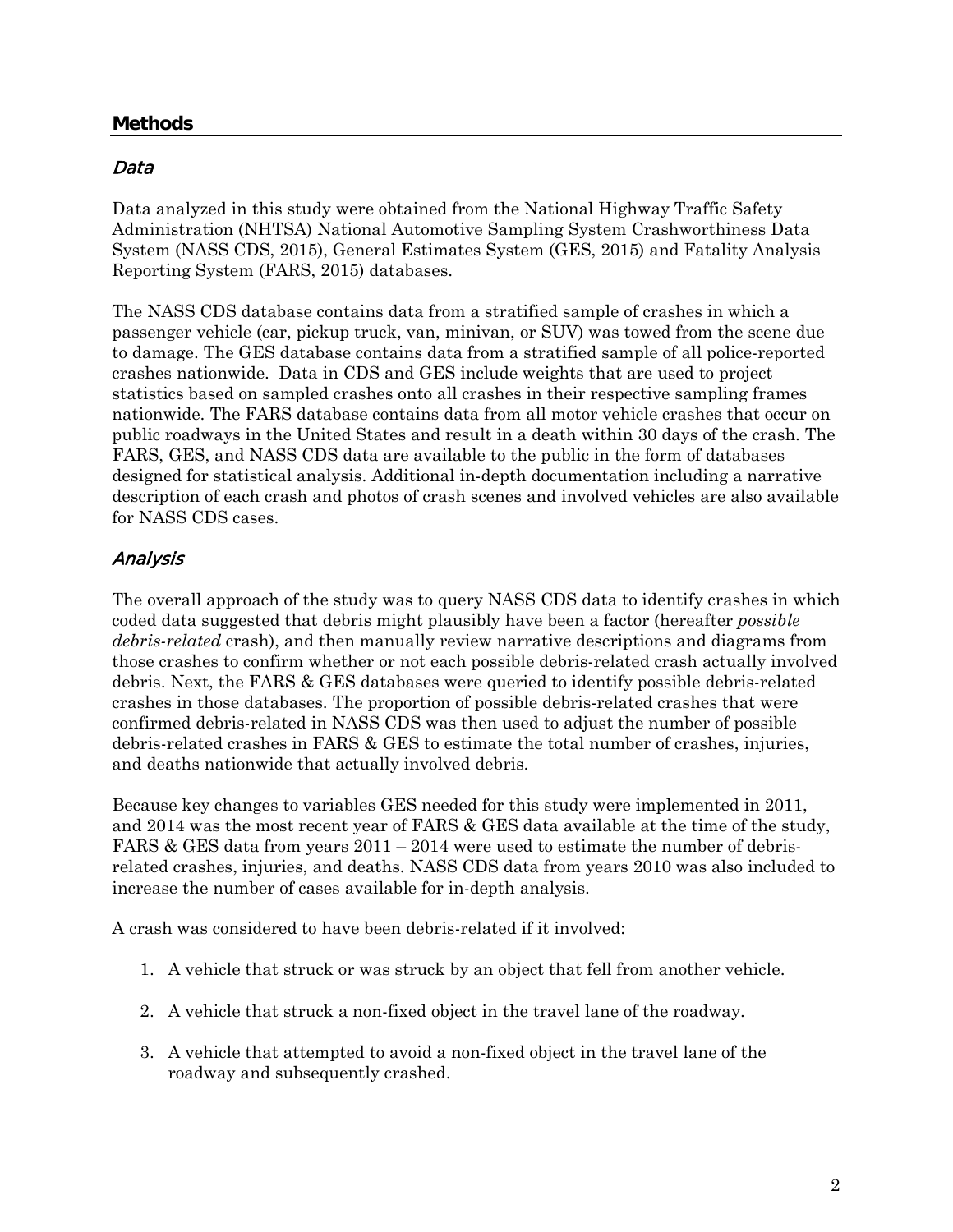These are referred to hereafter as *Type 1*, *Type 2*, and *Type 3* crashes, respectively.

Type 1 crashes included crashes in which vehicles parts (e.g., tires), cargo, or a trailer became detached and fell from one vehicle and struck or were struck by another vehicle. A crash was not considered to have been debris-related if the debris involved in the crash was directly attributable to a previous event in the same crash or a recent previous crash; if a tree or other roadside object that was usually fixed fell onto a vehicle; or if the objects involved in the crash were located outside of the travel lanes of the roadway or in a work zone.

# **NASS CDS**

 $\overline{a}$ 

Data from NASS CDS were used to investigate and confirm the involvement of debris in crashes identified as possible debris-related crashes through a query of a coded crash database. NASS CDS data from years 2010 – 2014 included records of 18,996 sampled crashes.

Possible debris-related crashes in NASS CDS were identified by examination of variables reflecting the sequence of events in the crash, object contacted, pre-impact location, and initial pre-crash critical event. Specifically, crashes were classified as possible debrisrelated crashes if the crash sequence of events and object contacted variables indicated that the first object contacted in the crash was an object that fell from a motor vehicle in transport or other non-fixed object and the pre-impact location was on the roadway, or if the pre-crash critical event was a non-fixed object in the road. A crash was not considered to have been debris-related if the event that would have otherwise led to classification as a debris-related crash (impact with a non-fixed object or attempt to avoid a non-fixed object) occurred subsequent to a collision or non-collision crash event (e.g., rollover), occurred subsequent to a road departure event, or occurred off of the roadway or in a work zone.

The above-described query yielded 132 records of possible debris-related crashes. For those [1](#page-4-0)32 crashes, the narrative portion of the crash report and in some cases scene diagrams<sup>1</sup> were reviewed manually to determine whether or not each crash met the study criteria for classification as a debris-related crash.

Crashes were stratified into the three categories of debris-related crashes defined previously (Type 1, Type 2, Type 3), and the proportion of possible debris-related crashes confirmed to have involved debris was calculated for each stratum (Table 1). In some cases, the crash report narrative and diagram suggested that a crash should have been placed in a different stratum; however, these crashes were left in the stratum assigned in the original database query, because the purpose of this step of the analysis was to determine the proportion of possible debris-related crashes of each type—as identified by information available in FARS and GES as well as in NASS CDS—that were confirmed to have involved debris.

The proportions of possible debris-related crashes in NASS CDS that were confirmed debris-related were then used to adjust data from FARS and GES, to estimate the number of actual debris-related crashes from among the possible debris-related crashes identified

<span id="page-4-0"></span><sup>&</sup>lt;sup>1</sup> Crash narratives, diagrams, and other data are available online at [www.nhtsa.gov/NASS.](http://www.nhtsa.gov/NASS)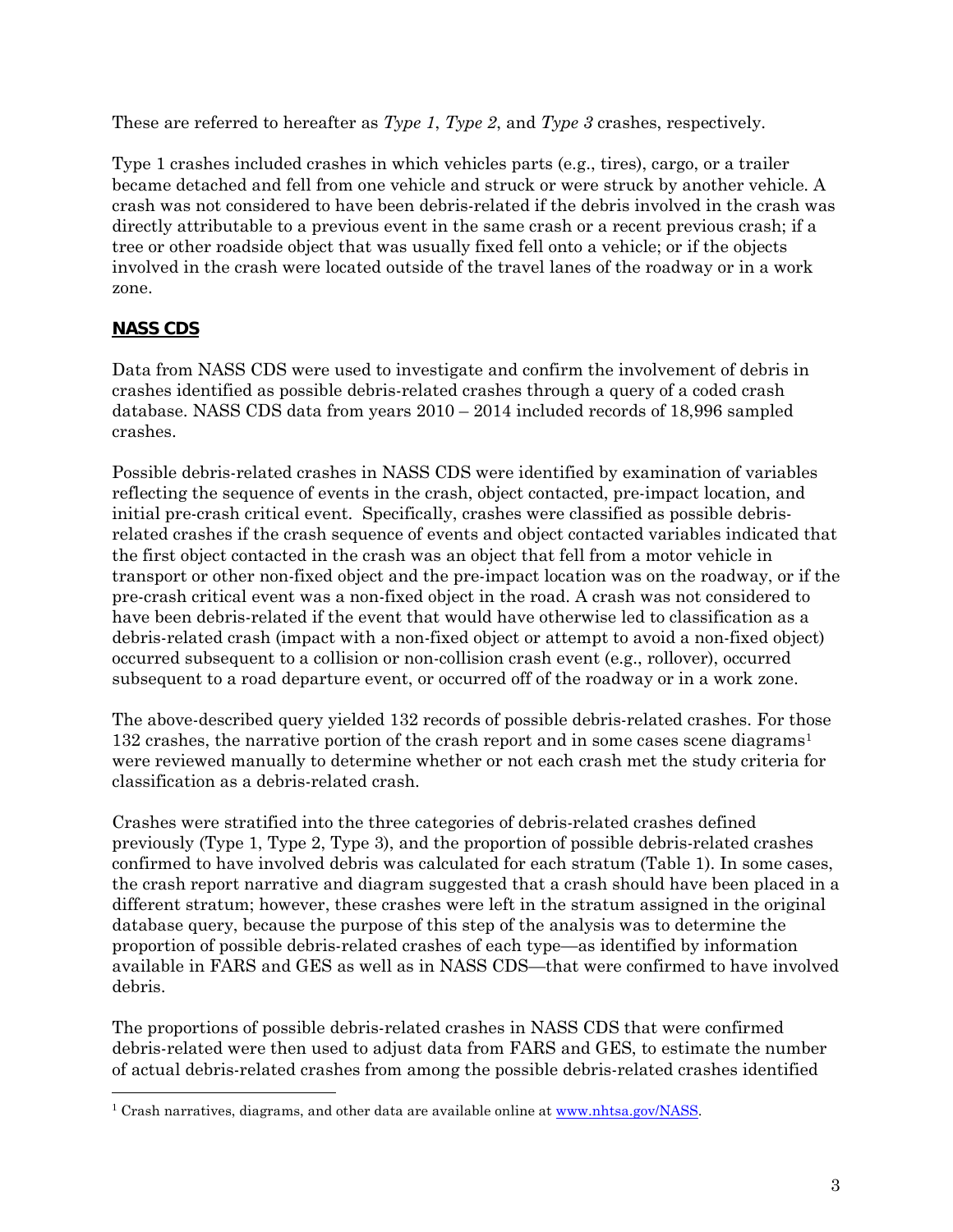through queries of the FARS and GES databases. Proportions were calculated with cases weighted to account for the stratified sample design of NASS CDS.

Narratives were also used to gain insight into whether the debris originated from a vehicle or from other sources. Debris was coded as vehicle-related if it was a vehicle part, if the narrative stated that the item fell from a vehicle, or if the totality of circumstances strongly suggested that the debris must have originated from a vehicle (e.g., a garbage can in close proximity to a residence or a business could have been placed there or blown by wind from a nearby yard and thus would not have been assumed to have fallen from a vehicle; however, a garbage can lying in the travel lane of a limited-access highway far from any residences or businesses would have been assumed to have fallen from a vehicle). The proportion of confirmed debris-related crashes that involved vehicle-related debris was calculated for each crash type, to compare results to those of the previous AAA Foundation study.

# **GES and FARS**

Data from GES and FARS were used to estimate the total number of police-reported crashes and the numbers of people injured and killed in crashes that involved debris. GES data from years 2011 – 2014 included records of 204,587 sampled police-reported crashes; FARS data from years 2011 – 2014 included records of all 121,065 fatal crashes that occurred in the US during the study period.

Possible debris-related crashes in GES and FARS were identified by examining variables reflecting vehicles' pre-impact location, pre-crash avoidance maneuver, and crash sequence of events. Crashes were classified as possible debris-related crashes if the crash sequence of events and object contacted variables indicated that the first object contacted in the crash was an object that fell from a motor vehicle in transport or other non-fixed object and the pre-impact location was on the roadway, or if the driver was coded as having made a precrash avoidance maneuver to attempt to avoid an object on the roadway. FARS contained additional relevant data in variables indicating driver-related contributing factors (swerving to avoid an object in the road) and crash-related contributing factors (scene of previous crash nearby). A crash was not considered to have been debris-related if the event that would have otherwise led to classification as a debris-related crash (impact with a nonfixed object or attempt to avoid a non-fixed object) occurred subsequent to a collision or noncollision crash event (e.g., rollover), occurred subsequent to a road departure event, occurred off of the roadway or in a work zone, or (in FARS only) data indicated that a previous crash scene was nearby.

Unlike in NASS CDS, crash narratives and diagrams were not available for crashes in the GES & FARS databases. To estimate the proportion of possible debris-related crashes in GES & FARS that actually involved debris, possible debris-related crashes in these databases were stratified into the same three strata as were the NASS CDS crashes and were then multiplied by the fraction of possible debris-related crashes in each stratum in NASS CDS that was confirmed as debris-related (from Table 1).

Cases in GES were weighted to project the GES sample onto the total population of policereported crashes nationwide. Standard errors and 95% confidence intervals were calculated using the first-order delta method to account for the stratified sample design of GES,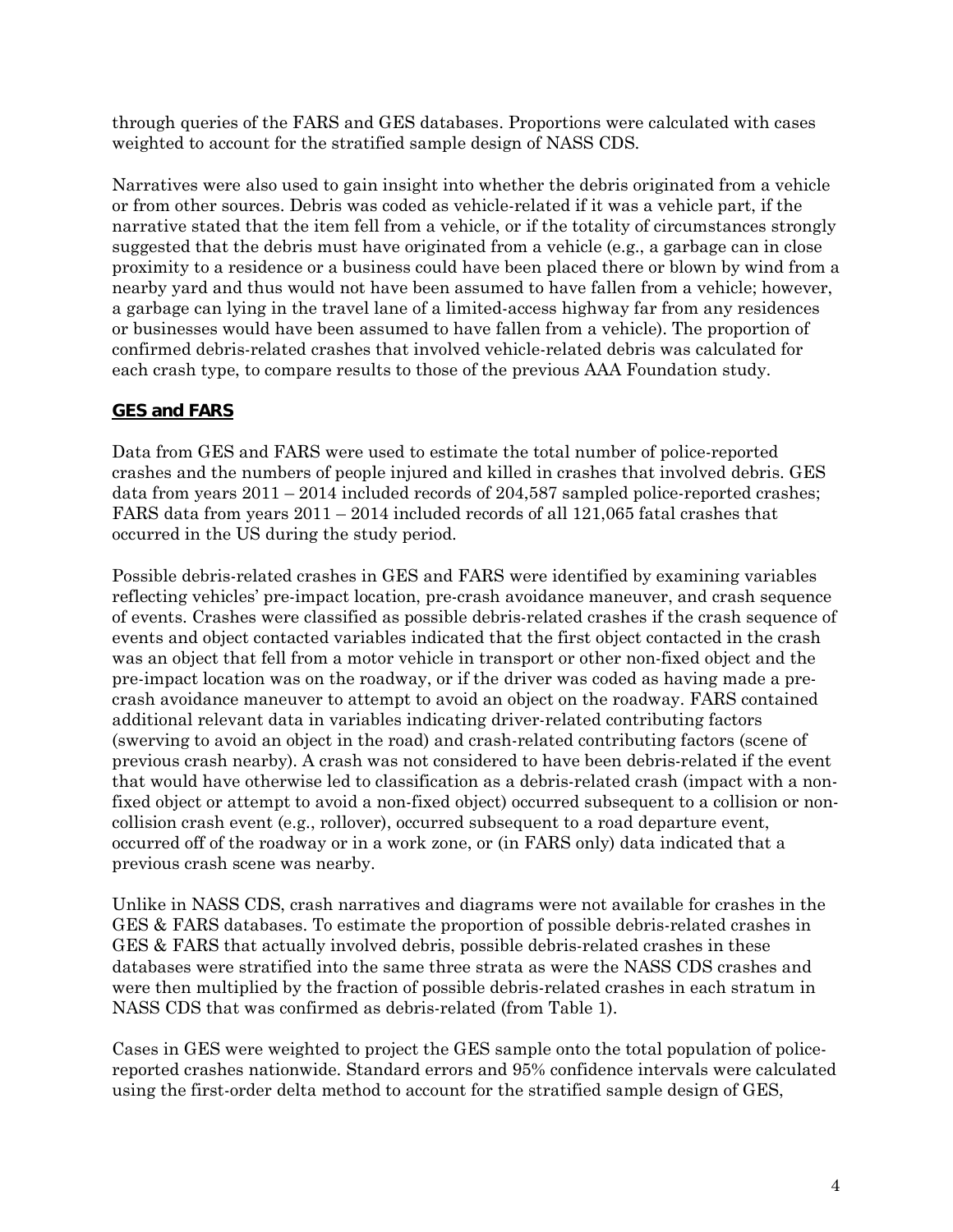random variability in the number of fatal crashes, and the sampling error in the proportion of possible debris-related crashes that actually involved debris as estimated from NASS CDS.

## **Results**

## Review of Possible Debris-Related Cases in NASS CDS

The query of the NASS CDS database yielded records of 132 possible debris-related crashes in the NASS CDS sample that occurred in years 2010 – 2014. Manual review of crash narratives and diagrams confirmed that 92 met the study criteria for debris-related crashes (Table 1).

Examples of possible debris-related crashes determined not to have met the study criteria for debris-related crashes included crashes in which the debris was attributable to a previous crash or previous event in the same crash, crashes that occurred in work zones, crashes in which a tree, pole, or other fixed roadside object fell onto a vehicle, and crashes in which the narrative and diagram contained no indication that any debris or other nonfixed object played any role in the crash. The characteristics of crashes confirmed to have been debris-related, as well as those possible debris-related crashes found not to have met the study criteria, are summarized in Table A1 (in Appendix).

Debris was vehicle-related in 36% of Type 2 crashes and 94% of Type 3 crashes that were confirmed debris-related (derived from weighted analysis of data in Table A1, in Appendix); debris was vehicle-related by definition in all Type 1 crashes that were confirmed debrisrelated. Vehicle-related debris involved in crashes mainly consisted of vehicle parts such as wheels, tires, or rarely other parts that became detached from one vehicle and struck or were struck by another (Table A1, in Appendix). Several crashes also involved vehicle cargo such as furniture (e.g., a sofa) or appliances (e.g., a refrigerator) that fell onto the road and were struck by other vehicles. Another common crash scenario involved a trailer becoming detached from the vehicle that was towing it and striking another vehicle. Non-vehiclerelated sources of debris mainly consisted of fallen trees, branches, or limbs. Rocks and boulders were prevalent sources of debris in one specific jurisdiction in the NASS CDS sample, but were not found frequently elsewhere. Several crashes involved debris or objects of unspecified origin (e.g., crash report narrative indicated that driver "swerved to avoid debris in the road"), debris in some such crashes may have been vehicle-related but was not counted as such.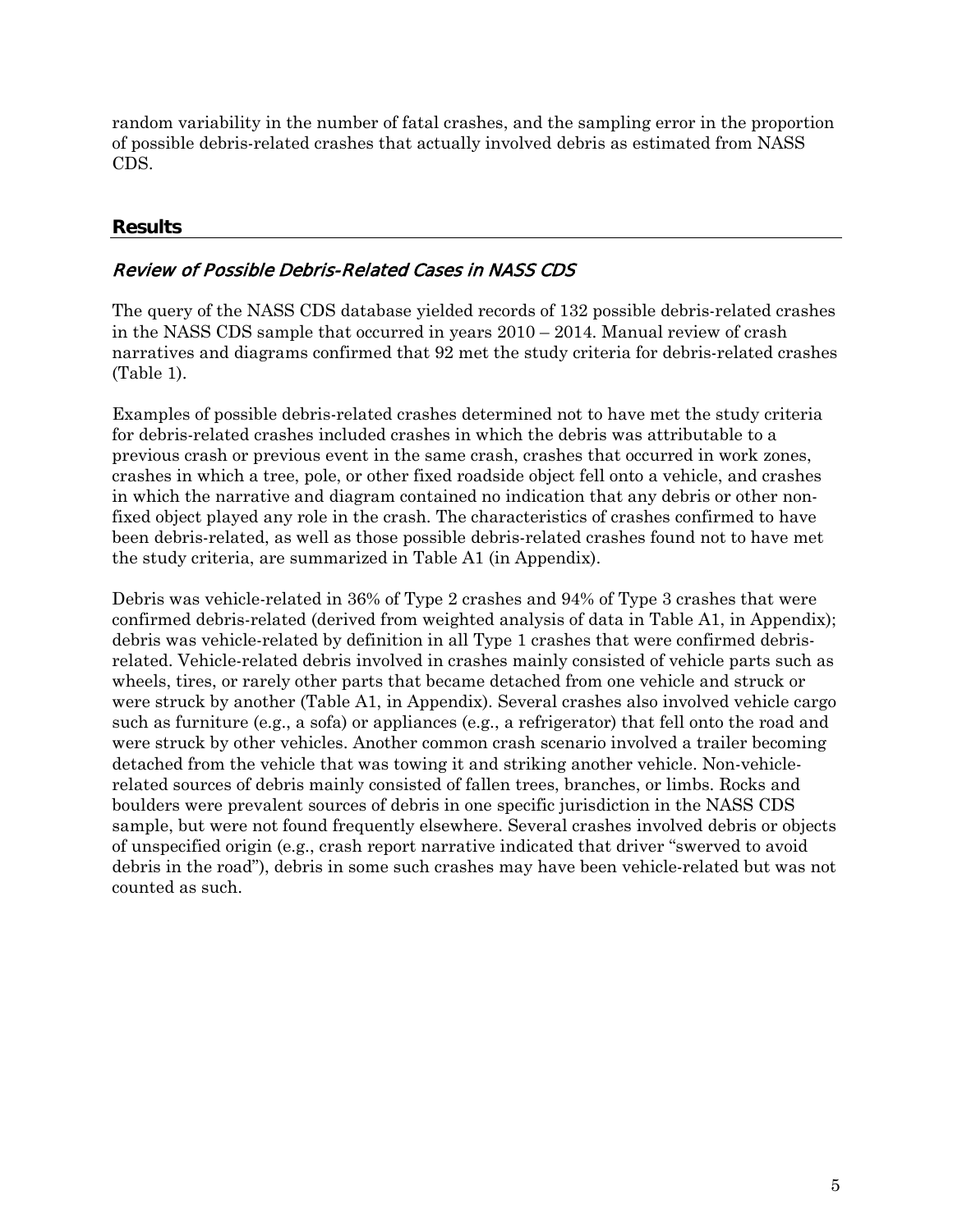| $\frac{1}{2}$                                                                 |                                         |                                          |  |
|-------------------------------------------------------------------------------|-----------------------------------------|------------------------------------------|--|
|                                                                               | Possible<br>Debris-Related <sup>a</sup> | Confirmed<br>Debris-Related <sup>b</sup> |  |
| Crash type                                                                    | N                                       | Unweighted N<br>(Weighted %)             |  |
| Type 1: Vehicle struck or struck<br>by object that fell from other<br>vehicle | 35                                      | 33 (97.3%)                               |  |
| Type 2: Vehicle struck non-<br>fixed object on roadway                        | 55                                      | 37 (75.0%)                               |  |
| Type 3: Attempted to avoid<br>non-fixed object on roadway                     | 42                                      | 22 (81.1%)                               |  |
| Total                                                                         | 132                                     | 92 (87.4%)                               |  |

**Table 1.** Possible and Confirmed Debris-Related Crashes in a Sample of Police-Reported Crashes in Which a Passenger Vehicle was Towed Due to Damage, United States, 2010 – 2014.

Data: National Automotive Sampling System Crashworthiness Data System (National Highway Traffic Safety Administration).

a. Possible debris-related crashes were identified on the basis of crash sequence of events, object contacted, pre-impact location, and initial pre-crash critical event.

b. Confirmed debris-related crashes are possible debris-related crashes in which crash narrative or diagram confirmed that crash met study criteria for a debris-related crash.

## Estimating Total Number of Debris-Related Crashes, Injuries, and Deaths

The query of the GES database yielded records of 1,902 possible debris-related crashes, which were weighted to represent an estimated 243,413 police-reported crashes in the United States in years  $2011 - 2014$ . Those crashes resulted in injuries to an estimated 33,003 people. The query of the FARS database yielded records of 576 fatal crashes which resulted in 616 deaths nationwide over the study period.

Table 2 shows the estimated number of possible debris-related crashes, injuries, and deaths each year in each crash type, as well as the estimated total numbers of debris-related crashes, injuries, and deaths estimated by multiplying the numbers of possible debrisrelated crashes in each category by the proportions of possible debris-related crashes that were confirmed debris-related in each corresponding category in NASS CDS. Results suggest that approximately 50,658 police-reported crashes annually in years 2011 – 2014 involved road debris, and those crashes resulted in approximately 9,805 injuries and 125 deaths annually.

Crashes in which road debris was indicated as a pre-crash critical event or in which the driver attempted to avoid road debris, while less prevalent than crashes in which a vehicle struck or was struck by debris, were more likely to result in injuries or fatalities when they occurred; every 1,000 of these crashes resulted in an estimated 426 injuries and 5.9 deaths. In contrast, crashes in which a vehicle struck or was struck by an object that fell from another vehicle resulted in 163 injuries and 1.4 deaths per 1,000 crashes, and crashes in which a vehicle struck a non-fixed object in the travel lane resulted in 141 injuries and 2.2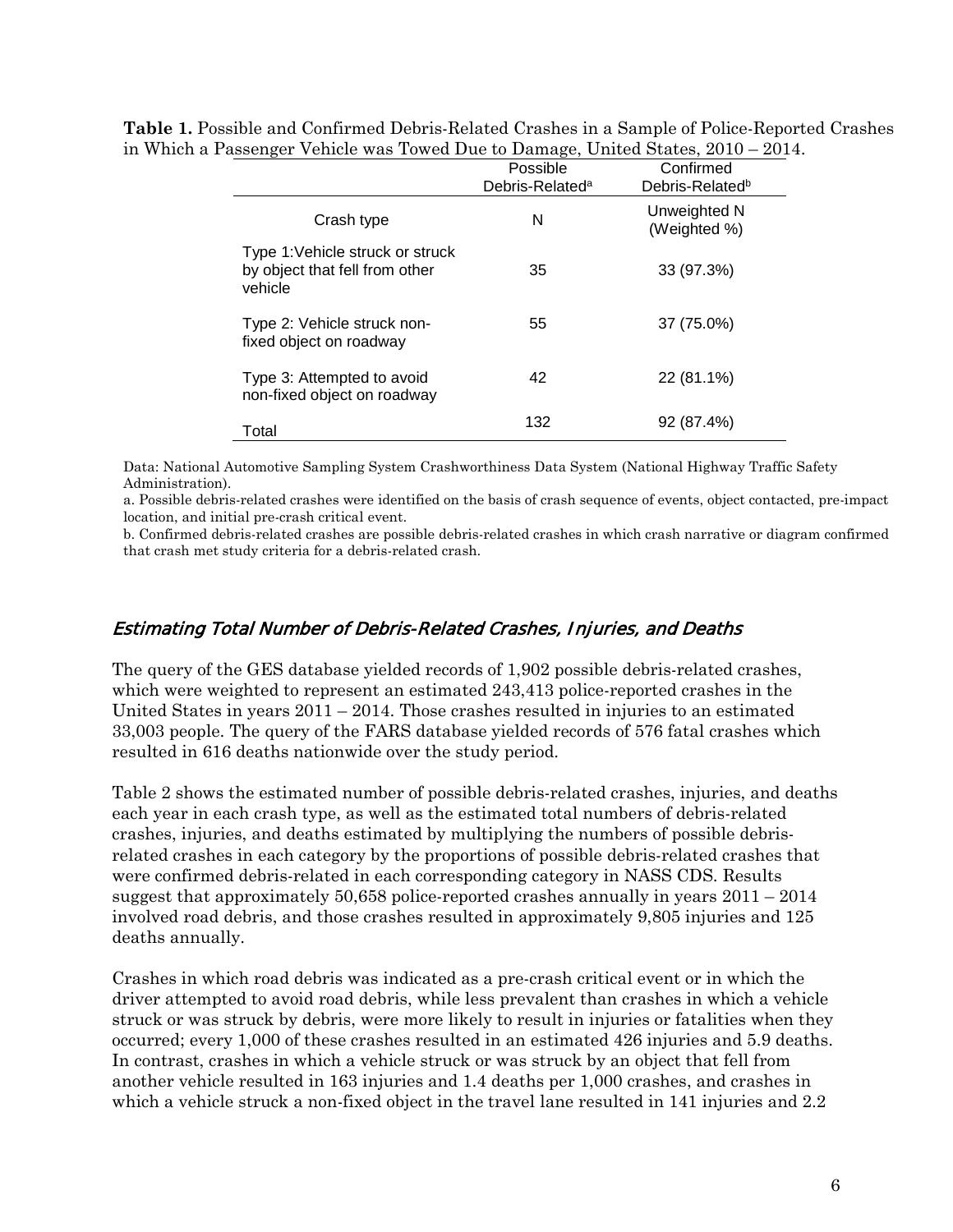deaths per 1,000 crashes (derived from data shown in Table 2). This is likely due to other harmful events that occurred subsequent to a driver maneuvering to attempt to avoid debris on the road – frequent crash scenarios resulting in injuries included rollovers and crashes with trees, guardrails, concrete barriers, or another vehicle subsequent to the driver's initial attempt to avoid debris in the road.

## Characteristics of Debris-Related Crashes

Debris-related crashes were over 4 times as likely as non-debris-related crashes to occur on Interstate highways (33% vs. 8%; Table 3). Atmospheric conditions did not differ meaningfully between debris-related crashes and non-debris-related crashes; the prevalence of adverse weather conditions was similar in both types of crashes. Debrisrelated crashes were slightly more likely than non-debris-related crashes to occur between the hours of 9 PM and 5:59 AM. Debris-related crashes were more likely than non-debrisrelated crashes to result in property damage only; debris-related crashes were roughly half as likely as non-debris-related crashes to result in injury or death.

Drivers involved in debris-related events in debris-related crashes were slightly less likely to be under age 20 and slightly more likely to be aged 30-49 compared with drivers involved in non-debris-related crashes. Drivers involved in debris-related events in debris-related crashes (i.e., struck or were struck by debris) were 20% more likely to be men than were drivers involved in non-debris-related crashes (67% vs. 56%).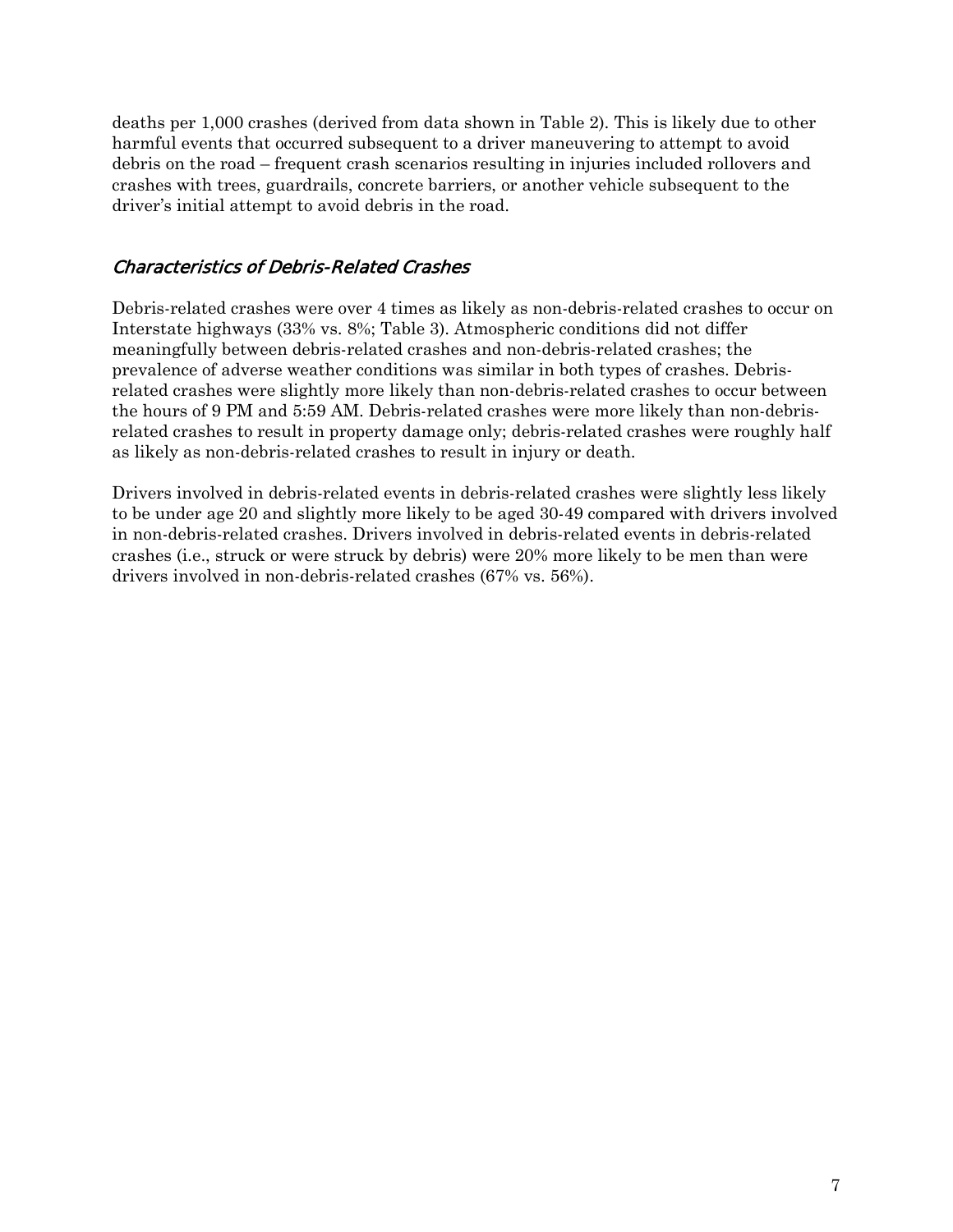#### **Discussion**

This study estimated that road debris played a role in more than 50,000 police-reported crashes which result in over 9,800 injuries and approximately 125 deaths in the United States each year from 2011 through 2014. These results suggest that debris is a factor in a somewhat larger number of crashes than the previous AAA Foundation study by Forbes & Robinson (2004), which estimated that approximately 25,000 crashes and 81-90 deaths involved road debris in the United States in 2001. However, the definitions of road debris varied somewhat between the previous study and the current study. The previous study by Forbes & Robinson sought to estimate the number of crashes that involved *vehicle-related*  road debris, defined in that study specifically as fallen cargo or vehicle parts that had been unintentionally discharged onto the roadway, a matter that is highly relevant to policies regarding vehicle maintenance and load securement.

The current study also included debris not specifically attributable to vehicular sources, such as fallen trees that had not been cleared from the roadway. To compare the results of the current study to those of the previous study, an additional analysis was performed to estimate the proportion of all crashes in this study in which the debris was vehicle-related. Applying the proportions of confirmed debris-related crashes of each type in NASS CDS in which the debris was found to have been vehicle-related (100% of Type 1, 36.4% of Type 2, and 94.2% of Type 3) to the total number of crashes of each type, results suggest that approximately 35,000 crashes, 7,500 injuries, and 89 deaths annually involved vehiclerelated road debris, very similar to the 25,000 crashes and 81-90 deaths estimated by Forbes & Robinson.

The current study deliberately took a broader view of the issue of road debris, in contrast to the previous study by Forbes & Robinson, as debris from any source including but not limited to vehicles can pose a significant safety hazard. Nonetheless, examination of NASS CDS cases suggested that approximately two-thirds of debris-related crashes involved debris that was vehicular in origin. Vehicle-related debris most frequently observed in confirmed debris-related NASS CDS cases reviewed in the present study included vehicle parts (e.g., wheels, tires, driveshaft, hood) that became detached from vehicles, trailers that separated from the vehicles towing them, and various cargo including furniture, appliances, and other unspecified items that fell from vehicles and either struck another vehicle or remained on the roadway and contributed to a subsequent crash. Non-vehicle-related debris most often consisted of large rocks or boulders as well as trees that fell onto the roadway and remained on the roadway until ultimately being struck by a vehicle.

Debris-related crashes were much more likely than non-debris-related crashes to occur on Interstate highways. This is likely related to the high speeds associated with driving on Interstate highways. High speeds likely increase the risk of cargo falling from vehicles and parts such as wheels or tires separating from vehicles, and also decrease other drivers' time available to react to hazards created by airborne debris or debris lying on the road.

Compared with drivers involved in non-debris-related crashes, drivers who crashed into or were struck by debris were substantially more likely to be men. The reasons for this are unclear. While the proportion of men's crashes that occurred on Interstate highways was slightly greater than the corresponding proportion of women's crashes that occurred on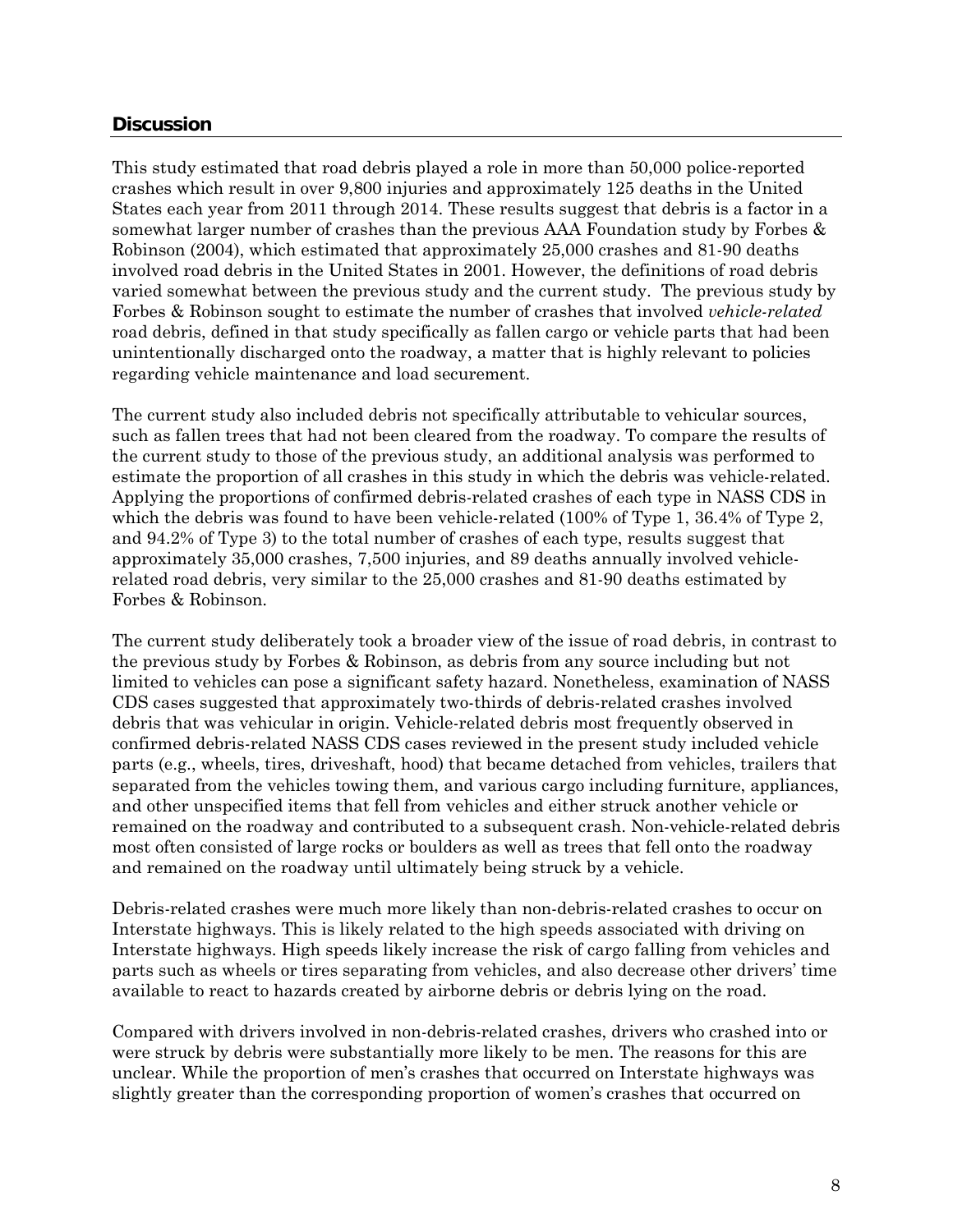Interstate highways (10% vs 8%), the extent to which men were over-represented in debrisrelated crashes was actually greater on other road types than on Interstates. Other research has shown that men were more likely than women to speed (AAA Foundation, 2016a, unpublished analysis by author) and to tailgate other drivers on purpose (AAA Foundation, 2016b), both of which would decrease a driver's opportunity to react to a situation in which debris falls from another vehicle or is encountered on the road. However, it is also possible that the over-representation of men in debris-related crashes is related to other differences in driving exposure that were not examined in the current study.

## Limitations

The general approach of this study was to identify possible debris-related crashes based on data available in three national crash databases, review detailed narrative descriptions and scene diagrams from possible debris-related crashes in one database (NASS CDS) to estimate the proportion of possible debris-related crashes that actually involved debris, and then apply that proportion to the total number of possible debris-related crashes in two other databases (GES & FARS) to estimate the proportion of those crashes that actually involved debris. Crashes in NASS CDS are from 24 primary sampling units (PSUs, which are cities, counties, or groups of counties) nationwide, and crashes in GES are drawn from 60 PSUs (data in FARS are from all jurisdictions), which were weighted to project these samples onto all crashes nationwide. The proportion of possible debris-related crashes that were confirmed debris-related varied significantly across the PSUs in NASS CDS (P=0.0482) for test of homogeneity of proportion across all PSUs); further investigation revealed that the heterogeneity across PSUs in the proportion confirmed debris-related crashes occurred only in crashes classified in this study as Type 2, i.e., crashes in which a vehicle struck a non-fixed object in the roadway, proportions confirmed debris-related were similar across PSUs for other crash types. While the confidence intervals presented for the final estimates explicitly accounted for the designs of the NASS CDS & GES, it is possible that inclusion of different jurisdictions might have yielded different results.

In addition, the inclusion criteria for the three databases examined differ. NASS CDS only includes crashes that involve at least one car, pickup truck, van, minivan, or SUV that was towed due to damage, GES is a representative sample of all police-reported crashes nationwide, and FARS includes records of every crash that results in a death within 30 days. It is possible that the prevalence of crashes involving debris differs between crashes that result in damage so minor that no vehicle is towed (the majority of all crashes), crashes in which a vehicle is towed, and in fatal crashes. However, results would remain unbiased unless the proportion of possible debris-related crashes that actually involved debris differed by crash severity within each crash type examined. An attempt was made to investigate whether this was the case in the NASS CDS cases examined, however, there were too few cases for analysis by both crash type and crash severity (e.g., only 8 of the 132 possible debris-related crashes examined in the NASS CDS data were fatal).

Similarly, descriptive statistics regarding the characteristics of debris-related crashes are valid if the probability that a possible-debris-related crash was actually debris-related was independent of the characteristics examined (road type, time of day, atmospheric conditions, and driver age and sex) within each stratum of crash type. However, bias could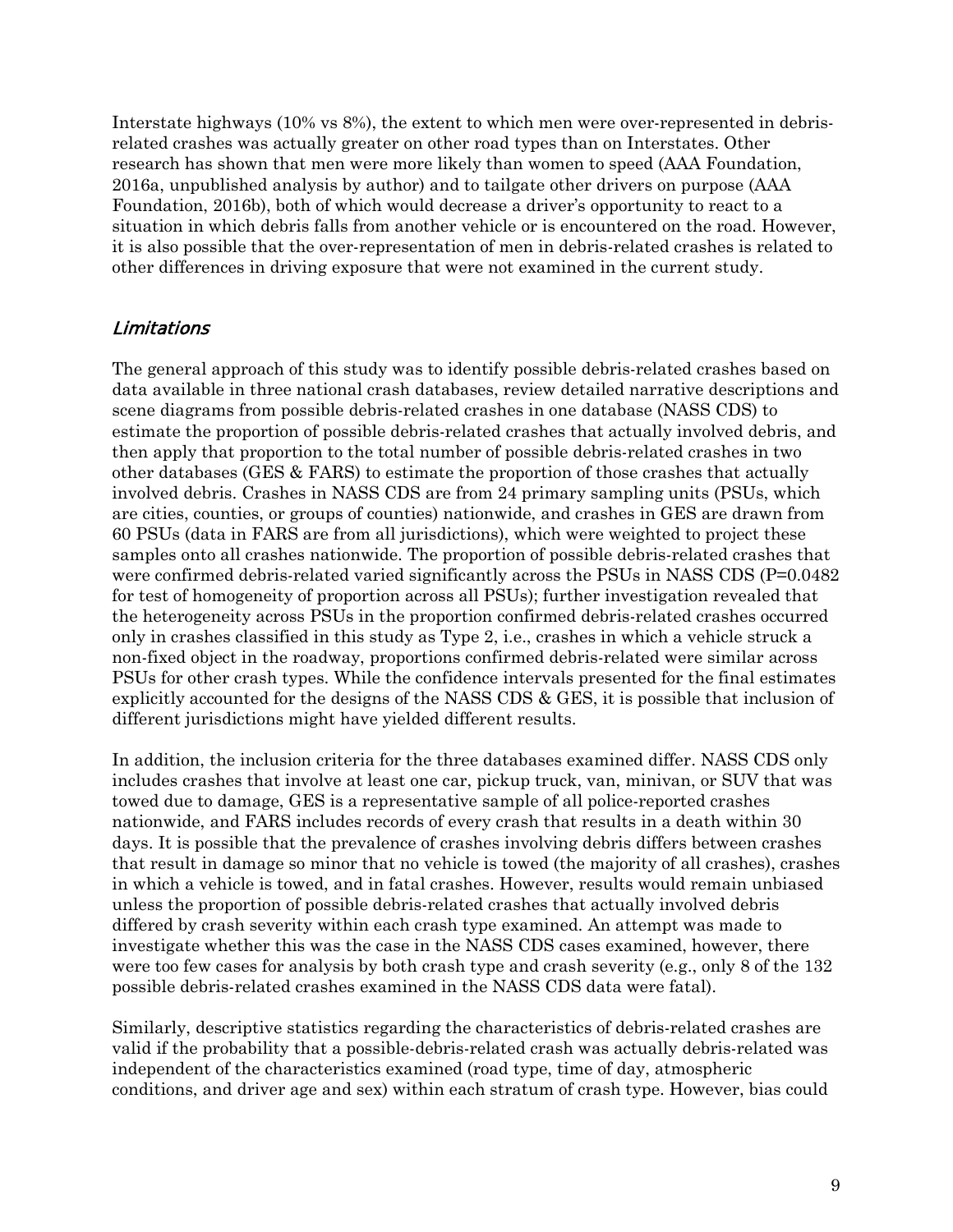be present if the probability of debris-involvement varied in relation to these characteristics within each stratum of possible-debris-related crash type.

Finally, the specific type of debris involved in crashes could only be investigated in crashes in the NASS CDS database, for which narrative descriptions and scene diagrams were available. Only 92 actual cases (before weighting) involving debris were identified in the years of data examined; thus, while vehicle parts and cargo were the predominant sources of debris in the crashes examined, firm conclusions cannot be drawn regarding the types and sources of debris involved in all debris-related crashes nationwide.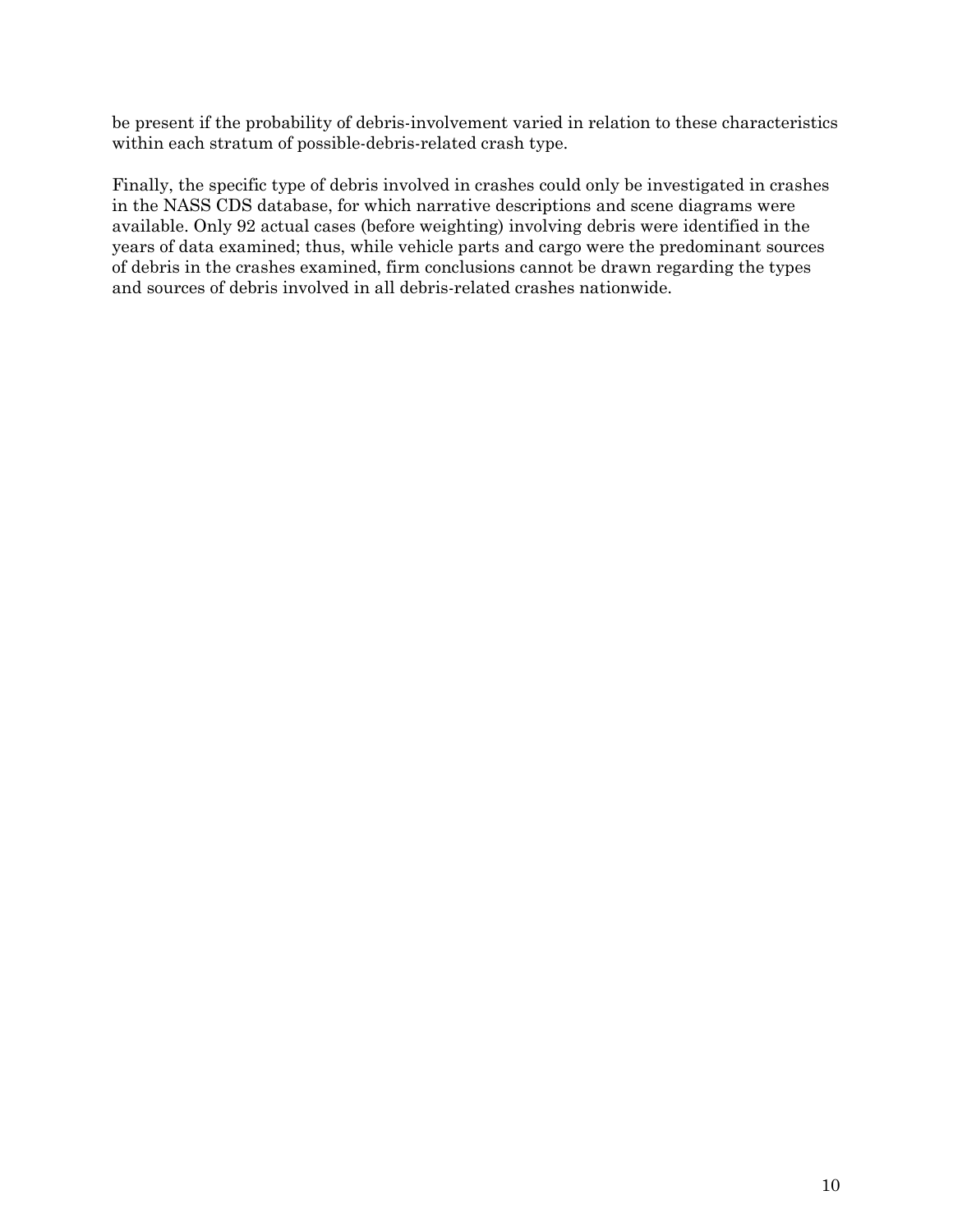### **References**

AAA Foundation for Traffic Safety. 2016a. *2015 Traffic Safety Culture Index*. Washington, DC: AAA Foundation for Traffic Safety.

AAA Foundation for Traffic Safety. 2016b. *Prevalence of Self-Reported Aggressive Driving Behavior: United States, 2014*. Washington, DC: AAA Foundation for Traffic Safety.

Fatality Analysis Reporting System [Data files]. 2015. Washington, DC: U.S. Department of Transportation. (Updated November 24, 2015. Accessed December 1, 2015. Available at: [ftp://ftp.nhtsa.dot.gov/fars\)](ftp://ftp.nhtsa.dot.gov/fars)

Forbes G., Robinson J. 2004. *The Safety Impact of Vehicle-Related Road Debris*. Washington, DC: AAA Foundation for Traffic Safety.

General Estimates System. [Data files]. 2015. Washington, DC: U.S. Department of Transportation. (Updated November 24, 2015. Accessed December 1, 2015. Available at: [ftp://ftp.nhtsa.dot.gov/ges\)](ftp://ftp.nhtsa.dot.gov/ges)

National Automotive Sampling System Crashworthiness Data System [Data files]. 2015. Washington, DC: U.S. Department of Transportation. (Updated September 2, 2015. Accessed September 11, 2015. Available at: [ftp://ftp.nhtsa.dot.gov/NASS\)](ftp://ftp.nhtsa.dot.gov/NASS)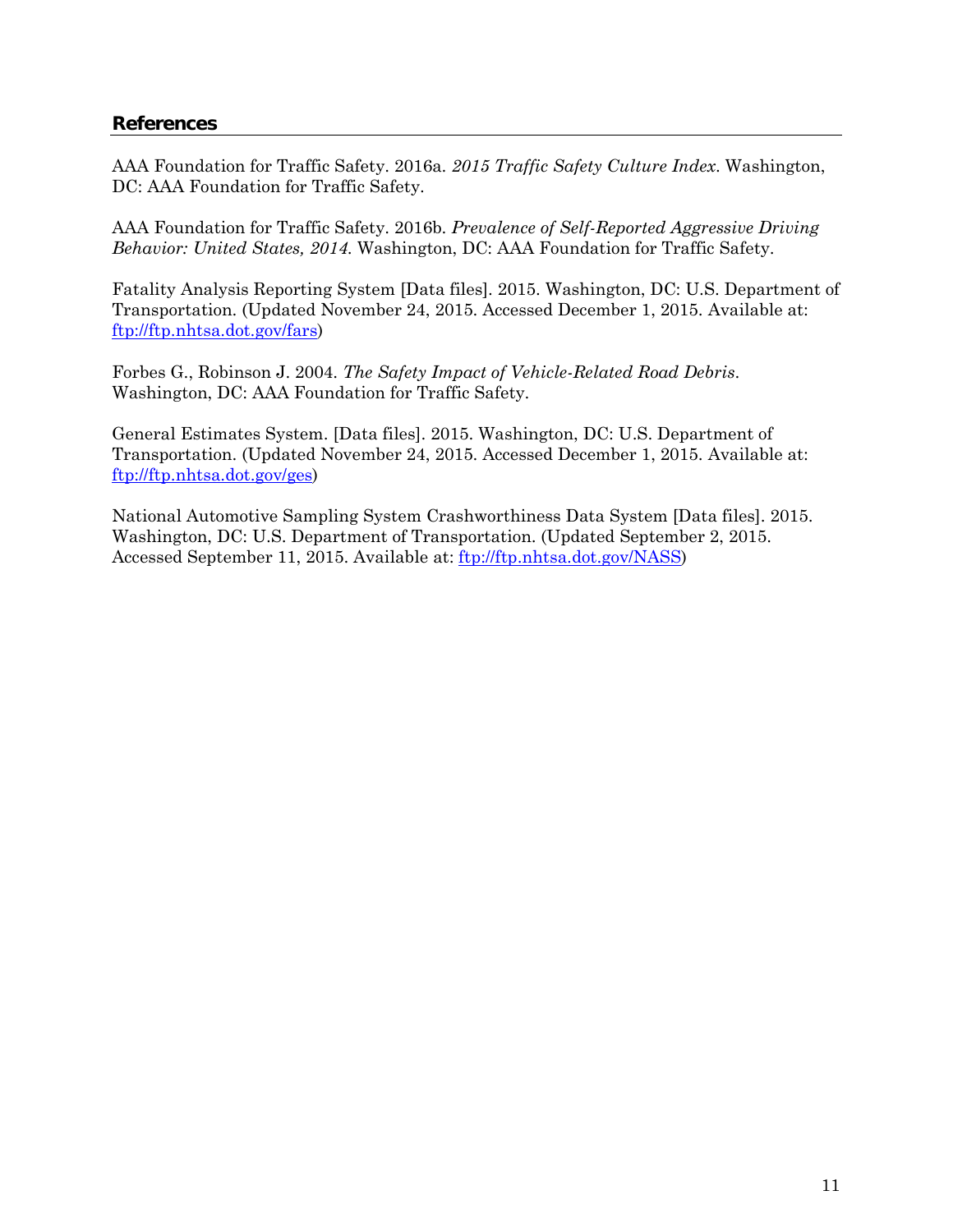#### **Tables**

|                    |        | <b>Possible Debris-Related Crashes</b> |        |                                   |        |        |        |         | <b>Estimated Total Debris-Related Crashes</b> |
|--------------------|--------|----------------------------------------|--------|-----------------------------------|--------|--------|--------|---------|-----------------------------------------------|
|                    | Type 1 | Type 2                                 | Type 3 | Total                             | Type 1 | Type 2 | Type 3 |         | Total (95% Confidence Interval)               |
|                    |        |                                        |        | Number of Police-Reported Crashes |        |        |        |         |                                               |
| 2011               | 15,579 | 31,365                                 | 8,049  | 54,993                            | 15,161 | 23,522 | 6,530  | 45,213  | $(35,784 - 54,642)$                           |
| 2012               | 20,117 | 33,954                                 | 8,654  | 62,725                            | 19,577 | 25,464 | 7,021  | 52,062  | $(41,547 - 62,577)$                           |
| 2013               | 15,156 | 29,168                                 | 10,229 | 54,553                            | 14,749 | 21,875 | 8,299  | 44,922  | $(34,250 - 55,594)$                           |
| 2014               | 28,494 | 30,905                                 | 11,743 | 71,142                            | 27,729 | 23,177 | 9,527  | 60,433  | $(50,060 - 70,807)$                           |
| Total              | 79,346 | 125,392                                | 38,676 | 243,413                           | 77,216 | 94,038 | 31,377 | 202,631 | $(168, 262 - 237, 000)$                       |
| Average            | 19,837 | 31,348                                 | 9,669  | 60,853                            | 19,304 | 23,509 | 7,844  | 50,658  | $(42,066 - 59,250)$                           |
| Number of Injuries |        |                                        |        |                                   |        |        |        |         |                                               |
| 2011               | 1,689  | 6,222                                  | 4,105  | 12,016                            | 1,644  | 4,666  | 3,330  | 9,640   | $(6,025 - 13,256)$                            |
| 2012               | 2,520  | 3,419                                  | 4,520  | 10,459                            | 2,452  | 2,564  | 3,667  | 8,683   | $(6,398 - 10,969)$                            |
| 2013               | 2,163  | 4,148                                  | 4,215  | 10,526                            | 2,105  | 3,111  | 3,420  | 8,635   | $(5,345 - 11,926)$                            |
| 2014               | 6,543  | 3,927                                  | 3,635  | 14,105                            | 6,367  | 2,945  | 2,949  | 12,261  | $(9, 194 - 15, 329)$                          |
| Total              | 12,915 | 17,716                                 | 16,475 | 47,106                            | 12,568 | 13,286 | 13,366 | 39,220  | $(30, 857 - 47, 583)$                         |
| Average            | 3,229  | 4,429                                  | 4,119  | 11,777                            | 3,142  | 3,322  | 3,341  | 9,805   | $(7,714 - 11,896)$                            |
| Number of Deaths   |        |                                        |        |                                   |        |        |        |         |                                               |
| 2011               | 38     | 90                                     | 56     | 184                               | 37     | 67     | 45     | 150     | $(120 - 180)$                                 |
| 2012               | 20     | 66                                     | 59     | 145                               | 19     | 49     | 48     | 117     | $(90 - 143)$                                  |
| 2013               | 21     | 57                                     | 60     | 138                               | 20     | 43     | 49     | 112     | $(86 - 137)$                                  |
| 2014               | 31     | 64                                     | 54     | 149                               | 30     | 48     | 44     | 122     | $(96 - 148)$                                  |
| Total              | 110    | 277                                    | 229    | 616                               | 107    | 208    | 186    | 501     | $(417 - 584)$                                 |
| Average            | 28     | 69                                     | 57     | 154                               | 27     | 52     | 47     | 125     | $(104 - 146)$                                 |

**Table 2.** Possible and Estimated Total Debris-Related Crashes, Injuries, and Deaths, United States, 2011 – 2014.

Data: General Estimates System & Fatality Analysis Reporting System (National Highway Traffic Safety Administration).

Type 1: First crash event = vehicle struck or struck by object that fell from other vehicle.

Type 2: First crash event = vehicle struck non-fixed object on the roadway.

Type 3: Pre-crash maneuver = attempted to avoid non-fixed object on the roadway.

a. Possible debris-related crashes were identified on the basis of crash sequence of events, object contacted, pre-impact location, and initial pre-crash critical event.

b. Estimated total debris-related crashes were derived by adjusting number of possible debris-related crashes using ratios of confirmed debris-related crashes to possible debris-related crashes in National Automotive Sampling System Crashworthiness Data System, 2010 – 2014 (National Highway Traffic Safety Administration) as multipliers. Multipliers were 0.973 for crash Type 1, 0.750 for crash Type 2, and 0.811 for crash Type 3.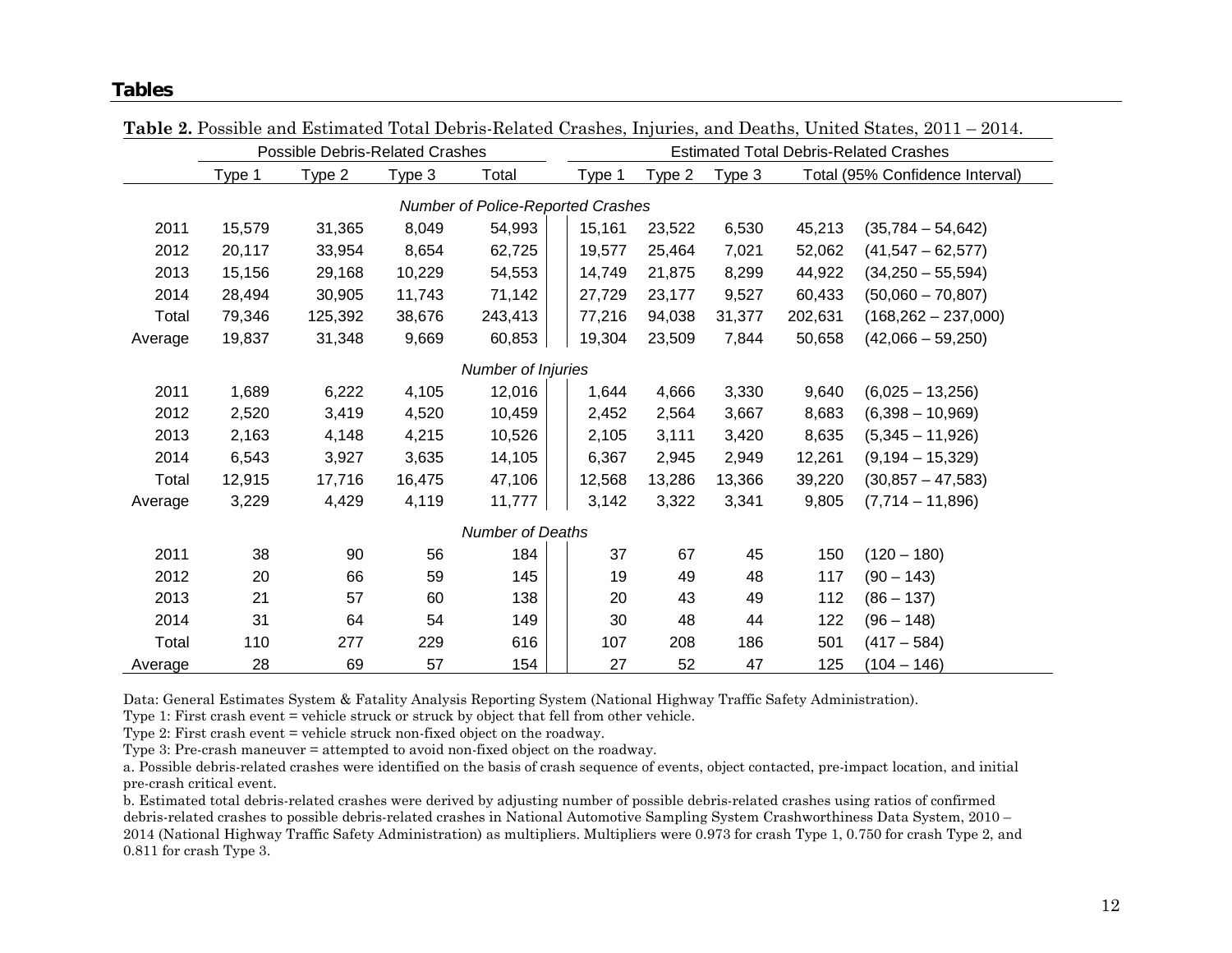|                                  | <b>Crashes</b>  |                          |  |
|----------------------------------|-----------------|--------------------------|--|
|                                  | Debris-Related  | Non-Debris-Related       |  |
|                                  |                 | <b>Weighted Column %</b> |  |
| Road type                        |                 |                          |  |
| Interstate highway               | 33.4            | 8.4                      |  |
| Other road type                  | 66.6            | 91.6                     |  |
| <b>Atmospheric conditions</b>    |                 |                          |  |
| Rain                             | 10.9            | 9.5                      |  |
| Sleet/hail/freezing rain         | 0.4             | 0.7                      |  |
| Snow                             | 1.2             | 3.4                      |  |
| Fog                              | 0.6             | 0.4                      |  |
| Other conditions                 | 2.3             | 0.2                      |  |
| No adverse conditions            | 85.2            | 86.1                     |  |
| Time of day                      |                 |                          |  |
| 6:00 AM - 9:59 AM                | 14.9            | 17.3                     |  |
| 10:00AM - 3:59 PM                | 35.6            | 35.3                     |  |
| 4:00PM - 8:59 PM                 | 29.5            | 31.7                     |  |
| $9:00$ PM - 5:59 AM              | 20.1            | 15.7                     |  |
| Maximum injury severity in crash |                 |                          |  |
| Property damage (no injury)      | 85.6            | 71.2                     |  |
| Injured                          | 14.2            | 28.3                     |  |
| Killed                           | 0.2             | 0.5                      |  |
|                                  |                 | <b>Drivers</b>           |  |
|                                  | Debris-Related* | Non-Debris-Related       |  |
| Age (years)                      |                 |                          |  |
| $20$                             | 5.7             | 10.1                     |  |
| 20-34                            | 34.1            | 35.6                     |  |
| $35 - 49$                        | 29.0            | 25.3                     |  |
| 50-69                            | 26.5            | 23.3                     |  |
| $70+$                            | 4.7             | 5.7                      |  |
| <b>Sex</b>                       |                 |                          |  |
| Male                             | 67.4            | 55.9                     |  |
| Female                           | 32.5            | 44.1                     |  |

**Table 3.** Characteristics of Debris-Related Crashes vs. Non-Debris-Related Crashes, United States, 2011 – 2014.

Data: General Estimates System & Fatality Analysis Reporting System (National Highway Traffic Safety Administration).

\* Drivers of vehicles involved in a debris-related event (struck debris, struck by debris, or crashed after attempting to avoid debris) in a debris-related crash; excludes other drivers involved in same crash (e.g., driver of vehicle struck by a different vehicle that had swerved to avoid debris).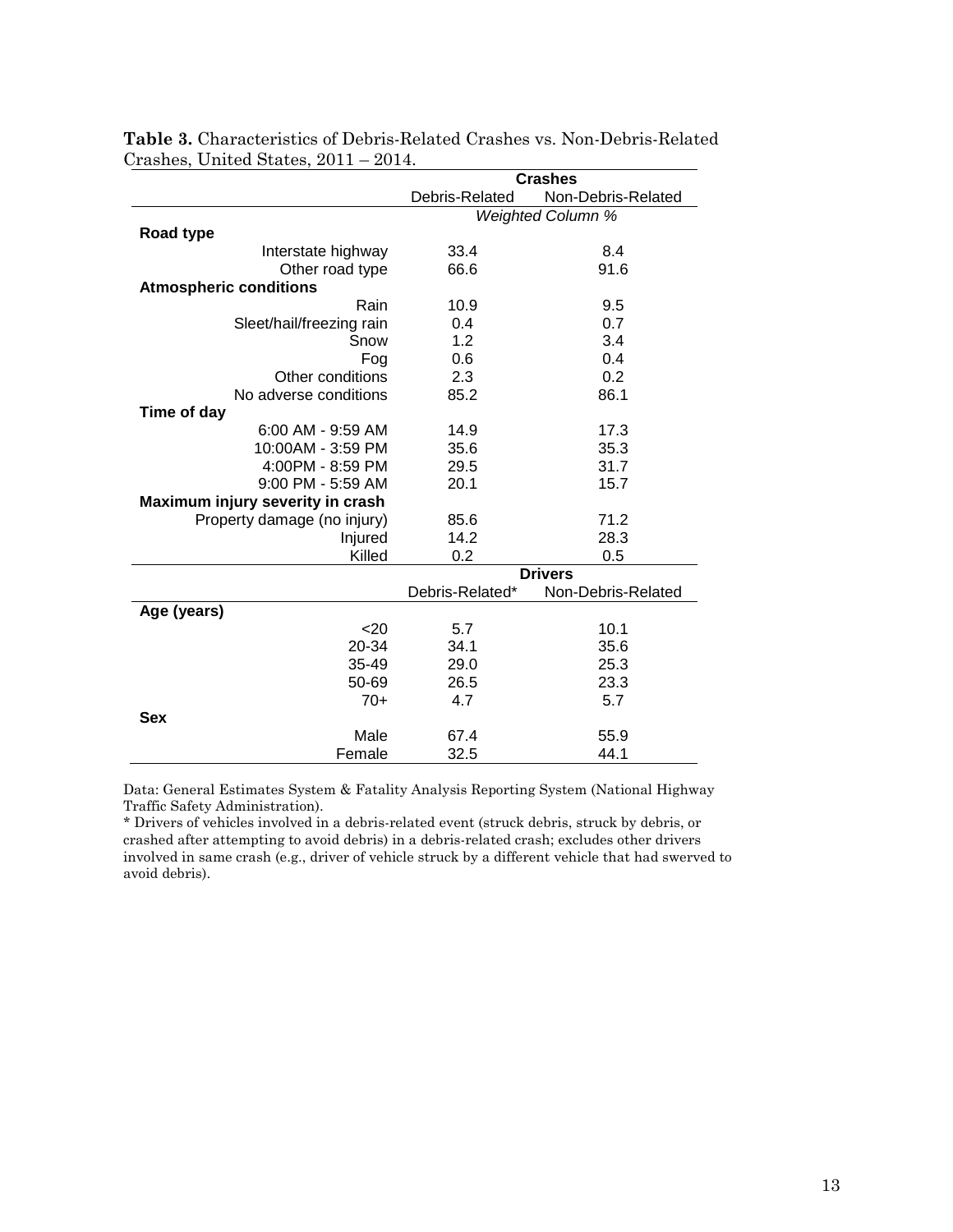# **Appendix**

**Table A1.** Abbreviated Descriptions of Crashes Confirmed Debris-Related vs. Not Debris-Related, Based on Manual Review of Crash Report Narratives from Possible-Debris Related Crashes (N=132) in a Sample of Police-Reported Crashes in Which a Passenger Vehicle was Towed Due to Damage, United States, 2010  $-2014.$ 

| Crash<br><b>Type</b> | <b>Confirmed Debris-Related</b>                                | <b>Not Debris-Related</b>                                     |
|----------------------|----------------------------------------------------------------|---------------------------------------------------------------|
|                      | V1 was struck by a wheel/tire that had become                  | V1 struck a semi trailer that was extended laterally across   |
|                      | detached from another vehicle (n=9)                            | the roadway while unloading.                                  |
|                      | Wheel became detached from V1 and struck V2,                   | V1 was towing another vehicle, began to rotate, towed vehicle |
|                      | V3, V4, and V5.                                                | disconnected and struck V1.                                   |
|                      | Tire became detached from trailer of V1 and struck             |                                                               |
|                      | V2.                                                            |                                                               |
|                      | V1 contacted debris from blown tire of V2, then V1             |                                                               |
|                      | departed roadway, struck V2, and rolled over.                  |                                                               |
|                      | The hood of a vehicle became detached, went                    |                                                               |
|                      | airborne, and struck V1.                                       |                                                               |
|                      | V1 was struck by a trailer that became detached                |                                                               |
|                      | from another vehicle. (n=4)                                    |                                                               |
|                      | V1 was struck by a trailer hitch that became                   |                                                               |
|                      | detached from other vehicle and was bouncing on                |                                                               |
|                      | the roadway.                                                   |                                                               |
|                      | V1 struck a boat trailer that had become detached              |                                                               |
|                      | from another vehicle and had come to rest in the               |                                                               |
|                      | travel lane.                                                   |                                                               |
|                      | V1 struck a sofa that was lying in the roadway                 |                                                               |
|                      | $(n=2)$<br>V1 swerved to avoid a sofa that fell from another   |                                                               |
| Type 1:<br>A vehicle |                                                                |                                                               |
| struck or            | vehicle, V1 struck the median barrier, V2 struck<br>sofa       |                                                               |
| was struck           | V1 was hauling a large payloader; payloader                    |                                                               |
| by an object         | impacted railroad overpass, became dislodged, and              |                                                               |
| that fell            | fell on top of V2.                                             |                                                               |
| from another         | V1 struck a chair on the roadway, then departed                |                                                               |
| vehicle.             | road, struck guardrail                                         |                                                               |
|                      | V1 appied brakes to avoid a swing set lying in the             |                                                               |
|                      | roadway, V1 struck swing set, V2 rear-ended V1,                |                                                               |
|                      | V3 rear-ended V2                                               |                                                               |
|                      | V1 struck a bicycle lying on the road, departed                |                                                               |
|                      | lane, and struck V2 in adjacent lane, V2 departed              |                                                               |
|                      | roadway and rolled over                                        |                                                               |
|                      | V1 struck a barrel that had fallen from a farm                 |                                                               |
|                      | trailer.                                                       |                                                               |
|                      | V1 was struck by a large vehicle component that                |                                                               |
|                      | fell from a tow truck; V1 veered off the road and              |                                                               |
|                      | struck a guardrail.                                            |                                                               |
|                      | V1 struck a vehicle jack that had fallen from                  |                                                               |
|                      | another vehicle.                                               |                                                               |
|                      | V1 and V2 struck a tire that had fallen from the               |                                                               |
|                      | bed of a pickup truck.                                         |                                                               |
|                      | An object fell from a tractor/trailer and struck V1.           |                                                               |
|                      | V1 struck debris dropped from vehicle in front of it,          |                                                               |
|                      | then struck concrete barrier.                                  |                                                               |
|                      | V1 struck an object that fell from another vehicle             |                                                               |
|                      | travelling in the opposite direction.                          |                                                               |
|                      | V1 struck a rock/boulder on the roadway (n=14)                 | Tree/branches/limbs fell onto V1 (n=5)                        |
|                      | V1 struck a fallen tree/branches/limbs on the<br>roadway (n=5) | A pole fell from the side of the road onto V1.                |
|                      |                                                                | V2 struck construction barrels (work zone) and then struck    |
|                      | V1 struck rocks and branches in the roadway.                   | V1.                                                           |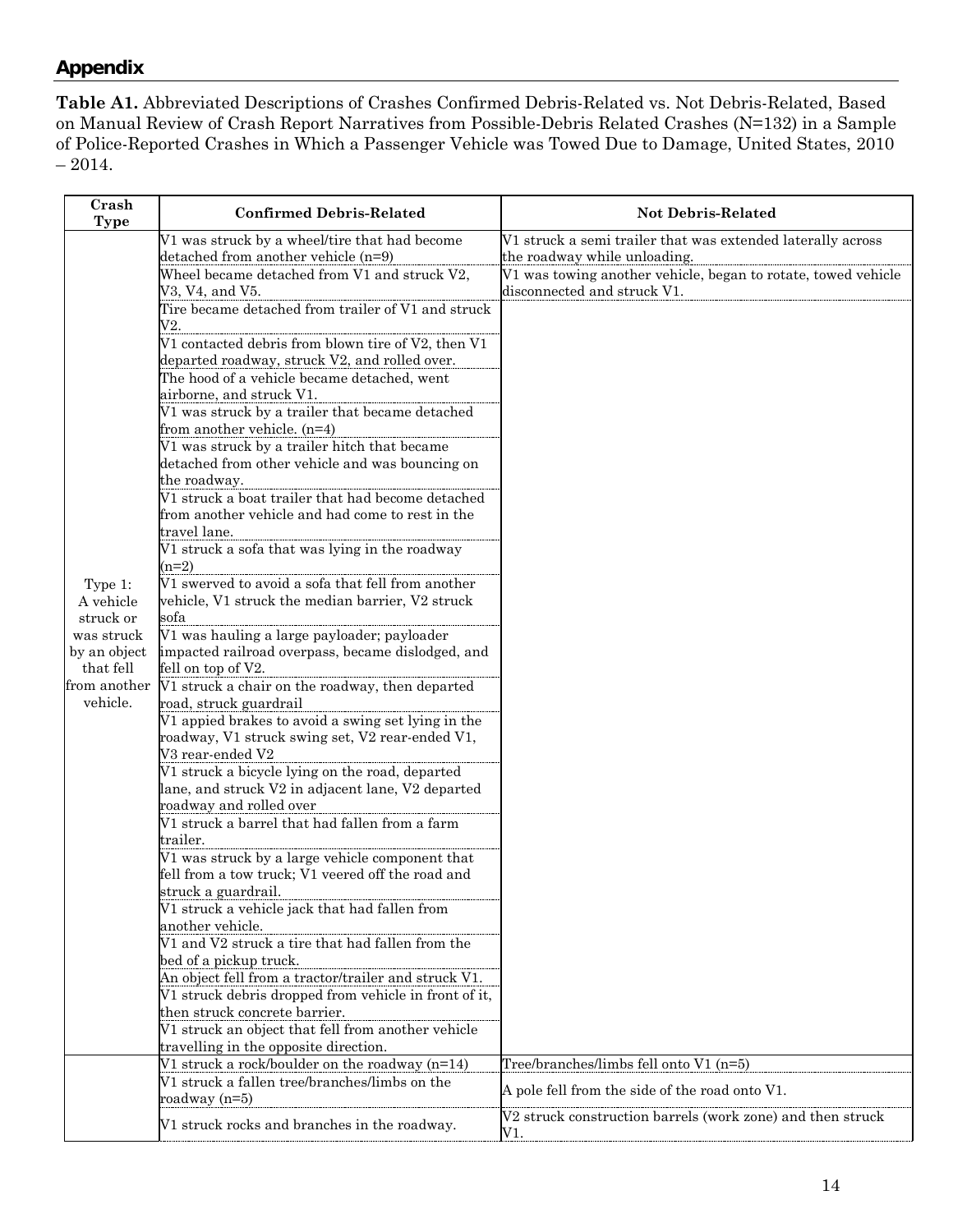|                              | Wheel became detached from V1 and struck V2<br>$(n=2)$                                        | V1 struck portable warning sign and construction materials<br>in work zone.     |
|------------------------------|-----------------------------------------------------------------------------------------------|---------------------------------------------------------------------------------|
|                              | V1 struck piece of tire on roadway, rolled over                                               | V1 contacted a metal plate in a construction zone.                              |
| Type 2:                      | V1 struck a tractor/trailer tire lying on the                                                 | V1 drove through barricade into work zone, struck pile of                       |
| A vehicle                    | roadway.                                                                                      | concrete in work zone.                                                          |
| struck a non-                | V1 contacted a piece of tire tread in the roadway                                             | V1 fell into a hole in a construction zone.                                     |
| fixed object                 | V1 struck a tire rim that was lying in the roadway.                                           | V1 struck a construction barrel.                                                |
| in the travel<br>lane of the | Driveshaft became detached from V1, V1 ran over                                               |                                                                                 |
| roadway.                     | driveshaft, driveshaft became airborne, struck V2,                                            | V1 departed the roadway and struck a construction sign.                         |
|                              | V3, V4, and V5.<br>V1 struck a metal ramp that had fallen from a                              | V1 struck portable traffic barrier behind medium/heavy                          |
|                              | trailer and was lying on the roadway.                                                         | truck, then struck the rear of the truck.                                       |
|                              | V1 struck a steel beam lying on the roadway                                                   |                                                                                 |
|                              | V1 ran over large piece of metal debris, rotated,                                             | V1 drove through activated railroad gate, gate struck V1, V1                    |
|                              | and contacted concrete barrier.                                                               | continued onto tracks and was struck by train.                                  |
|                              | V1 contacted a pole that was lying in the roadway.                                            | V1 struck concrete median barrier moved into its lane due to                    |
|                              |                                                                                               | prior crash.                                                                    |
|                              | V1 struck large plastic barrel, departed roadway,                                             | Tire tread of V1 separated from tire causing V1 to depart the                   |
|                              | rolled over, and struck pole.                                                                 | road.                                                                           |
|                              | Unknown object struck and entered windshield of                                               | V1 struck a dead animal that was lying in the roadway.                          |
|                              | V1, driver lost control and struck guardrail<br>V1 ran over an unknown object in the roadway, |                                                                                 |
|                              | damaging undercarriage of vehicle                                                             |                                                                                 |
|                              | V1 struck unspecified debris on the roadway.                                                  |                                                                                 |
|                              | V1 swerved to avoid debris in travel lane,                                                    |                                                                                 |
|                              | contacted other debris, lost control, and struck V2.                                          |                                                                                 |
|                              | V1 struck unknown non-fixed object, departed                                                  |                                                                                 |
|                              | road, contacted concrete barrier.                                                             |                                                                                 |
|                              | V1 attempted to avoid a refrigerator in the                                                   | Tree fell into roadway and V1 contacted the tree.                               |
|                              | roadway, struck concrete median barrier.                                                      |                                                                                 |
|                              | V1 attempted to avoid an object in the roadway,                                               | V1 departed the roadway, drove down an embankment, and                          |
|                              | contacted concrete bridge rail.<br>V1 avoided a construction barrel that was lying in         | struck a tree.                                                                  |
|                              | the roadway; departed roadway; struck barrier                                                 | V1 steered to avoid prior accident in the roadway, struck                       |
|                              | wall.                                                                                         | concrete barrier.                                                               |
|                              | V1 struck boxes that were lying in the roadway;                                               |                                                                                 |
|                              | departed the roadway, struck concrete barrier,                                                | V1 struck a pothole with its undercarriage.                                     |
|                              | rebounded, and was struck by V2.                                                              |                                                                                 |
|                              | V1 swerved to avoid an object, crossed over 3 lanes,                                          | V1 drove onto median and struck metal pole; V2 drove over                       |
|                              | struck concrete barrier, rolled over. V2 stopped to                                           | debris from V1 crash into pole.                                                 |
|                              | avoid V1 and was rear-ended by V3.                                                            | V1 departed roadway, struck median wall, then struck V2 (no                     |
| Type 3:                      | V1 struck tree lying on roadway (n=2)                                                         | indication of debris).                                                          |
| A vehicle                    | V1 swerved to avoid object in roadway, struck                                                 |                                                                                 |
| attempted to                 | telephone pole                                                                                | V1 was struck by a train (no indication of debris) $(n=2)$                      |
| avoid a non-<br>fixed object | V1 swerved to avoid object in roadway, rolled over                                            | V1 struck a railroad crossing gate, continued through the                       |
| in the travel                |                                                                                               | gate, and was struck by a train.                                                |
| lane of the                  | V1 swerved to avoid object in roadway, struck                                                 | V1 departed roadway, struck two trees, and rolled over (no                      |
| roadway and                  | concrete wall                                                                                 | indication of debris)                                                           |
| subsequently                 | V1 struck fallen tree/limb lying on roadway                                                   | V1 rolled over; V2 struck debris from V1.                                       |
| crashed.                     | V1 swerved to avoid garbage can in roadway,<br>crossed 3 lanes, struck guardrail              | V1 struck V2; V1 rolled over (no indication of debris).                         |
|                              | V1 swerved to avoid garbage can in roadway,                                                   | V1 struck parked vehicle and rolled over (no indication of                      |
|                              | departed roadway, rolled over                                                                 | $debris)$ .                                                                     |
|                              | V1 swerved to avoid a pole and sign that fell from                                            |                                                                                 |
|                              | another vehicle, departed roadway, contacted                                                  | V1 entered a railroad crossing and struck a train (no<br>indication of debris). |
|                              | concrete barrier                                                                              |                                                                                 |
|                              | V1 swerved to avoid an object that fell from                                                  |                                                                                 |
|                              | another vehicle, departed roadway, struck a sign                                              | V1 struck a pothole and a wheel became detached.                                |
|                              | $\operatorname{post.}$<br>Driver swerved to avoid fallen trees lying in                       |                                                                                 |
|                              | roadway, departed roadway, traveled down an                                                   | V1 contacted a gate used to close the roadway.                                  |
|                              | embankment and struck several trees.                                                          |                                                                                 |
|                              | V1 swerved to avoid debris in travel lane, lost                                               |                                                                                 |
|                              | control, struck barrier.                                                                      | Ball rolled into roadway, V2 braked, V1 rear-ended V2.                          |